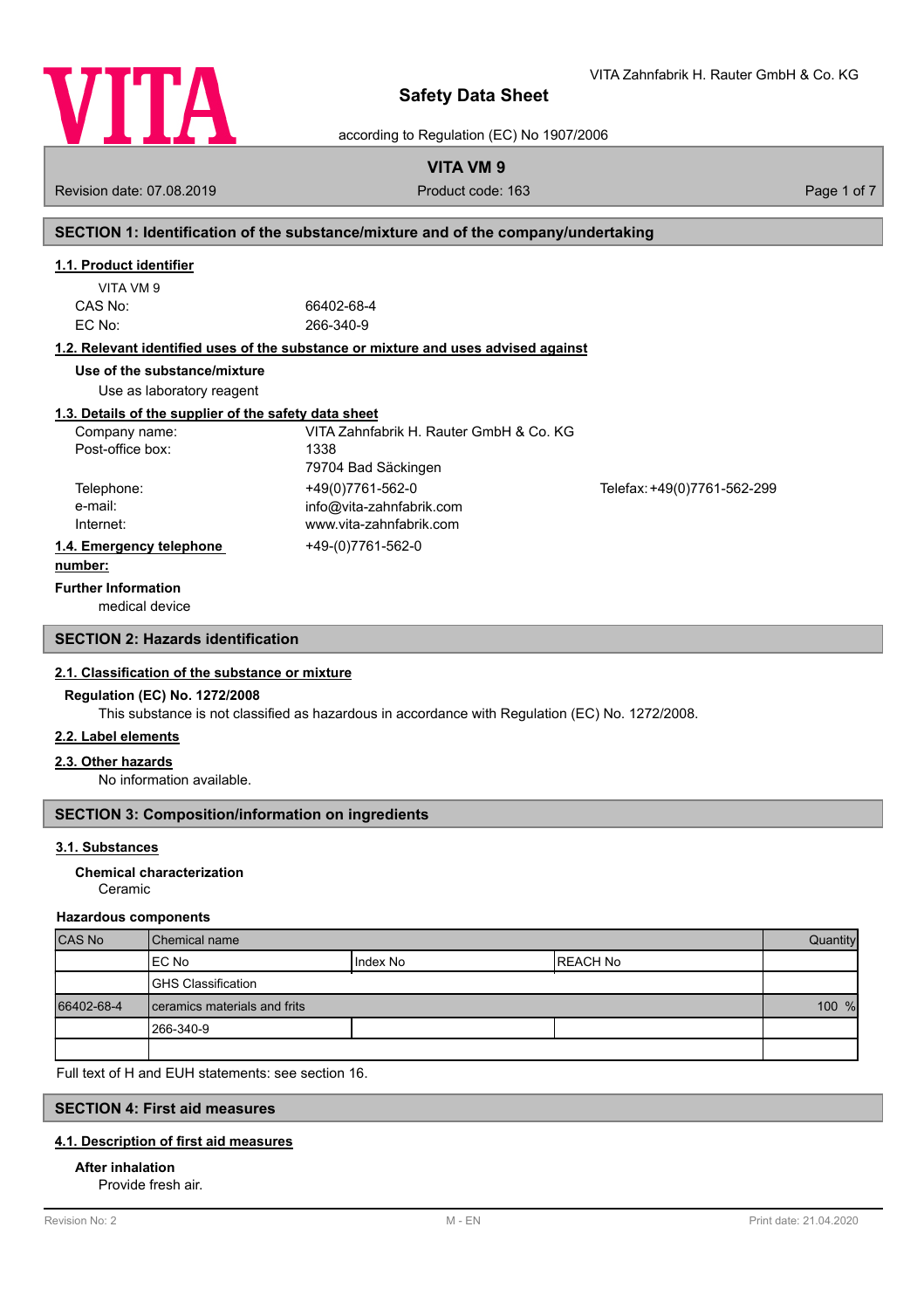

according to Regulation (EC) No 1907/2006

# **VITA VM 9**

Revision date: 07.08.2019 **Product code: 163** Product code: 163 **Page 2 of 7** Page 2 of 7

# **After contact with skin**

Wash with plenty of water. Take off contaminated clothing and wash it before reuse.

### **After contact with eyes**

Rinse immediately carefully and thoroughly with eye-bath or water.

#### **After ingestion**

Rinse mouth immediately and drink plenty of water.

#### **4.2. Most important symptoms and effects, both acute and delayed** No information available.

# **4.3. Indication of any immediate medical attention and special treatment needed**

Treat symptomatically.

### **SECTION 5: Firefighting measures**

### **5.1. Extinguishing media**

### **Suitable extinguishing media**

Co-ordinate fire-fighting measures to the fire surroundings.

### **5.2. Special hazards arising from the substance or mixture**

Non-flammable.

### **5.3. Advice for firefighters**

In case of fire: Wear self-contained breathing apparatus.

### **Additional information**

Collect contaminated fire extinguishing water separately. Do not allow entering drains or surface water.

### **SECTION 6: Accidental release measures**

### **6.1. Personal precautions, protective equipment and emergency procedures**

Avoid dust formation. Do not breathe dust.

# **6.2. Environmental precautions**

Do not allow to enter into surface water or drains.

### **6.3. Methods and material for containment and cleaning up**

Take up mechanically. Treat the recovered material as prescribed in the section on waste disposal.

### **6.4. Reference to other sections**

Safe handling: see section 7 Personal protection equipment: see section 8 Disposal: see section 13

### **SECTION 7: Handling and storage**

### **7.1. Precautions for safe handling**

#### **Advice on safe handling**

No special measures are necessary.

**Advice on protection against fire and explosion**

No special fire protection measures are necessary.

## **7.2. Conditions for safe storage, including any incompatibilities**

### **Requirements for storage rooms and vessels**

Keep container tightly closed.

### **Hints on joint storage**

No special measures are necessary.

## **7.3. Specific end use(s)**

Use as laboratory reagent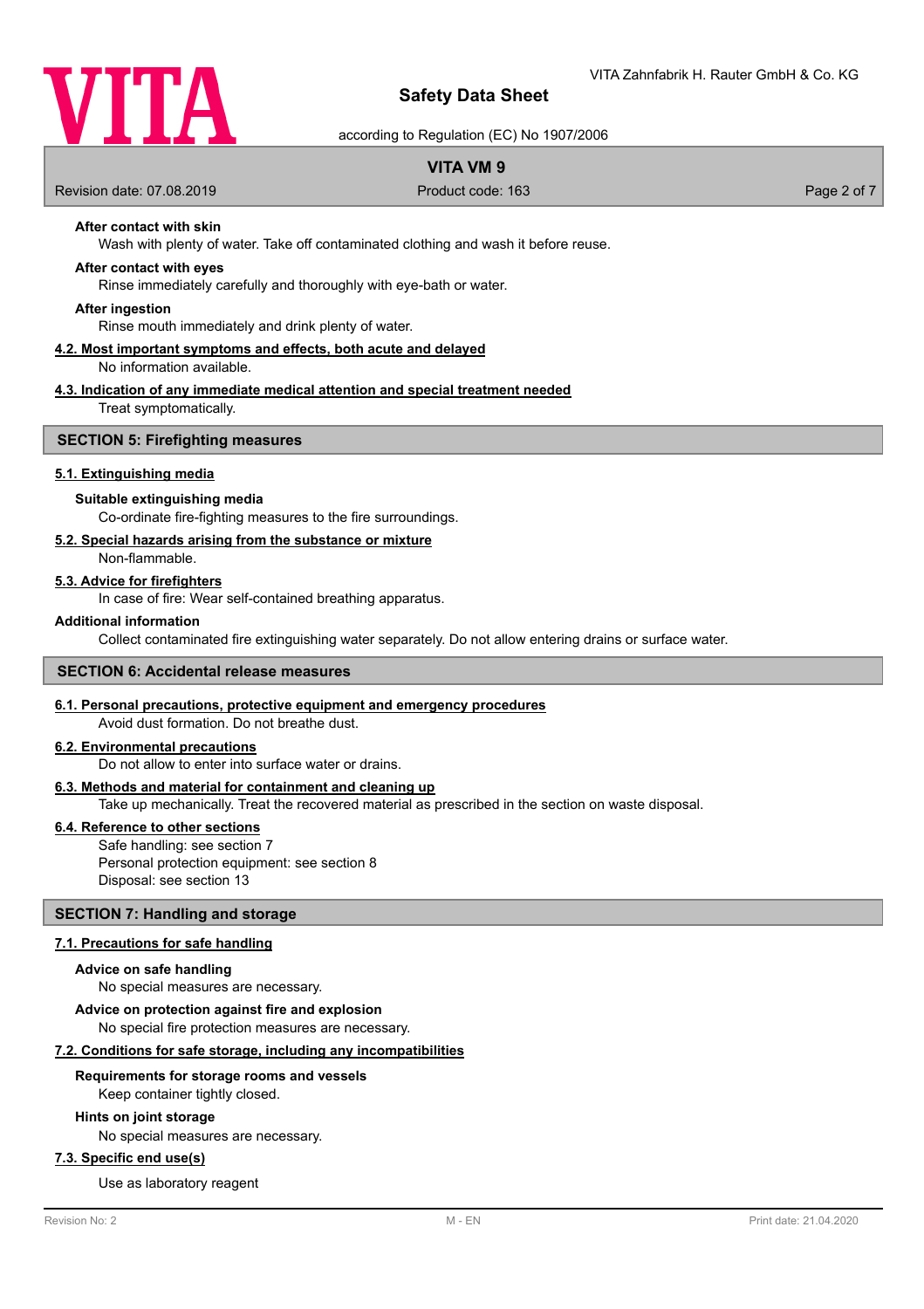

according to Regulation (EC) No 1907/2006

# **VITA VM 9**

Revision date: 07.08.2019 **Product code: 163** Product code: 163 **Page 3 of 7** Page 3 of 7

# **SECTION 8: Exposure controls/personal protection**

### **8.1. Control parameters**

# **8.2. Exposure controls**

### **Protective and hygiene measures**

Take off contaminated clothing. Wash hands before breaks and after work. When using do not eat, drink, smoke, sniff.

### **Eye/face protection**

Wear eye protection/face protection.

### **Hand protection**

When handling with chemical substances, protective gloves must be worn with the CE-label including the four control digits. @0NBR (Nitrile rubber) 02.B008235 For special purposes, it is recommended to check the resistance to chemicals of the protective gloves mentioned above together with the supplier of these gloves. Recommended glove articles KCL Dermatril P

#### **Skin protection**

Use of protective clothing.

### **Respiratory protection**

Provide adequate ventilation as well as local exhaustion at critical locations. Technical ventilation of workplace

# **SECTION 9: Physical and chemical properties**

### **9.1. Information on basic physical and chemical properties**

| Physical state:<br>Colour:                    | solid     |                           |
|-----------------------------------------------|-----------|---------------------------|
| Odour:                                        | odourless |                           |
| pH-Value:                                     |           | not determined            |
| Changes in the physical state                 |           |                           |
| Melting point:                                |           | not determined            |
| Initial boiling point and boiling range:      |           | X                         |
| Flash point:                                  |           | X                         |
| <b>Flammability</b>                           |           |                           |
| Solid:                                        |           | not determined            |
| Gas:                                          |           | not applicable            |
| <b>Explosive properties</b>                   |           |                           |
| The product is not: Explosive.                |           |                           |
| Lower explosion limits:                       |           | not determined            |
| Upper explosion limits:                       |           | not determined            |
| <b>Auto-ignition temperature</b>              |           |                           |
| Solid:                                        |           | not determined            |
| Gas:                                          |           | not applicable            |
| Decomposition temperature:                    |           | not determined            |
| <b>Oxidizing properties</b><br>Not oxidising. |           |                           |
| Vapour pressure:<br>(at 50 $°C$ )             |           | <= 1100 hPa               |
| Density:                                      |           | 2,40000 g/cm <sup>3</sup> |
| Water solubility:                             |           | N <sub>o</sub>            |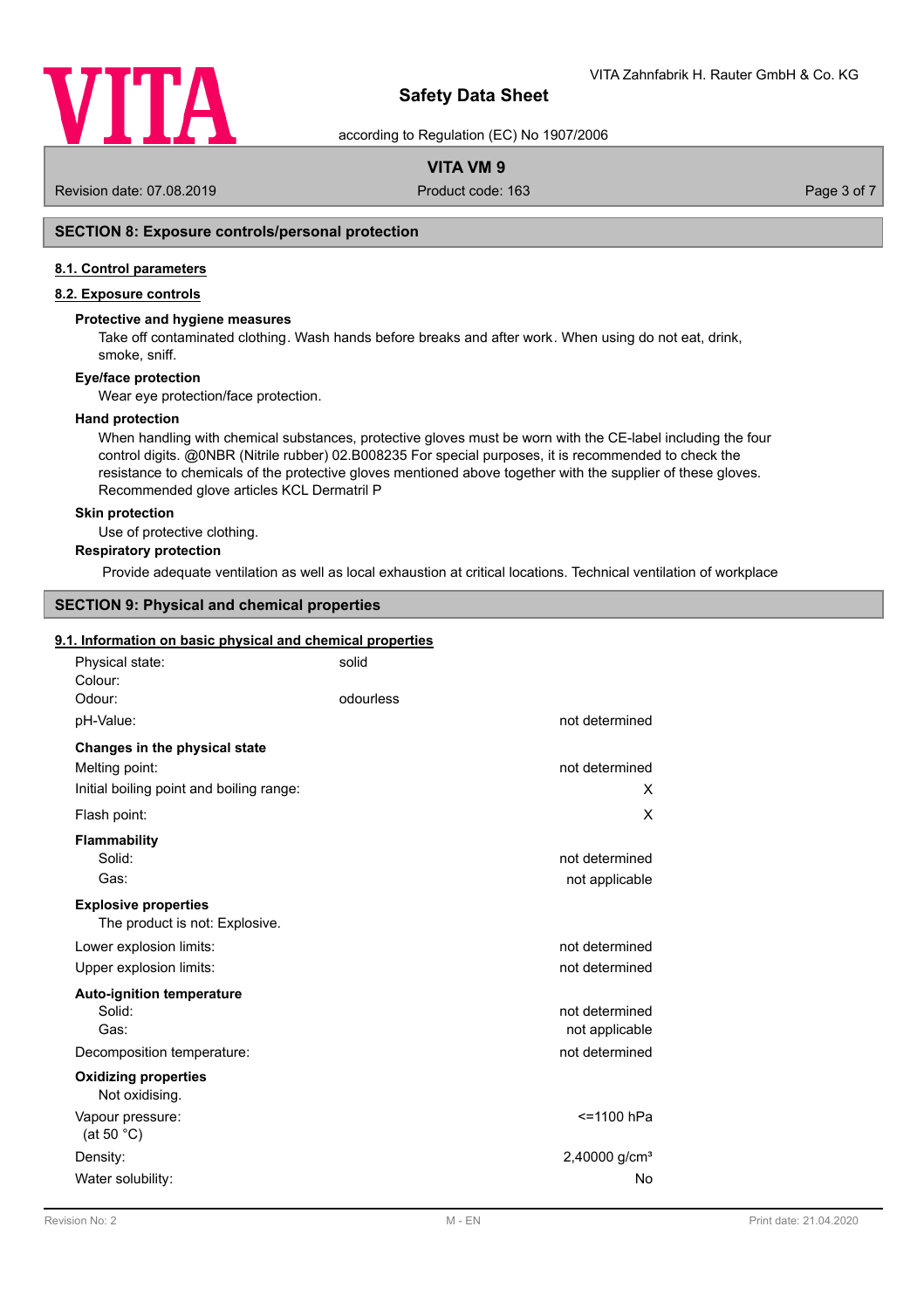

according to Regulation (EC) No 1907/2006

| <b>VITA VM 9</b>                               |                   |             |
|------------------------------------------------|-------------------|-------------|
| Revision date: 07.08.2019                      | Product code: 163 | Page 4 of 7 |
| Solubility in other solvents<br>not determined |                   |             |
| Partition coefficient:                         | not determined    |             |
| Vapour density:                                | not determined    |             |
| Evaporation rate:                              | not determined    |             |
| 9.2. Other information                         |                   |             |
| Solid content:                                 | 100,0 %           |             |
| <b>SECTION 10: Stability and reactivity</b>    |                   |             |

### **10.1. Reactivity**

No hazardous reaction when handled and stored according to provisions.

# **10.2. Chemical stability**

The product is stable under storage at normal ambient temperatures.

# **10.3. Possibility of hazardous reactions**

No known hazardous reactions.

#### **10.4. Conditions to avoid**

none

## **10.5. Incompatible materials**

No information available.

## **10.6. Hazardous decomposition products**

No known hazardous decomposition products.

### **SECTION 11: Toxicological information**

### **11.1. Information on toxicological effects**

### **Acute toxicity**

Based on available data, the classification criteria are not met.

### **Irritation and corrosivity**

Based on available data, the classification criteria are not met.

### **Sensitising effects**

Based on available data, the classification criteria are not met.

### **Carcinogenic/mutagenic/toxic effects for reproduction**

Based on available data, the classification criteria are not met.

#### **STOT-single exposure**

Based on available data, the classification criteria are not met.

### **STOT-repeated exposure**

Based on available data, the classification criteria are not met.

### **Aspiration hazard**

Based on available data, the classification criteria are not met.

### **Additional information on tests**

The substance is classified as not hazardous according to regulation (EC) No 1272/2008 [CLP].

### **SECTION 12: Ecological information**

# **12.1. Toxicity**

# The product is not: Ecotoxic.

# **12.2. Persistence and degradability**

The product has not been tested.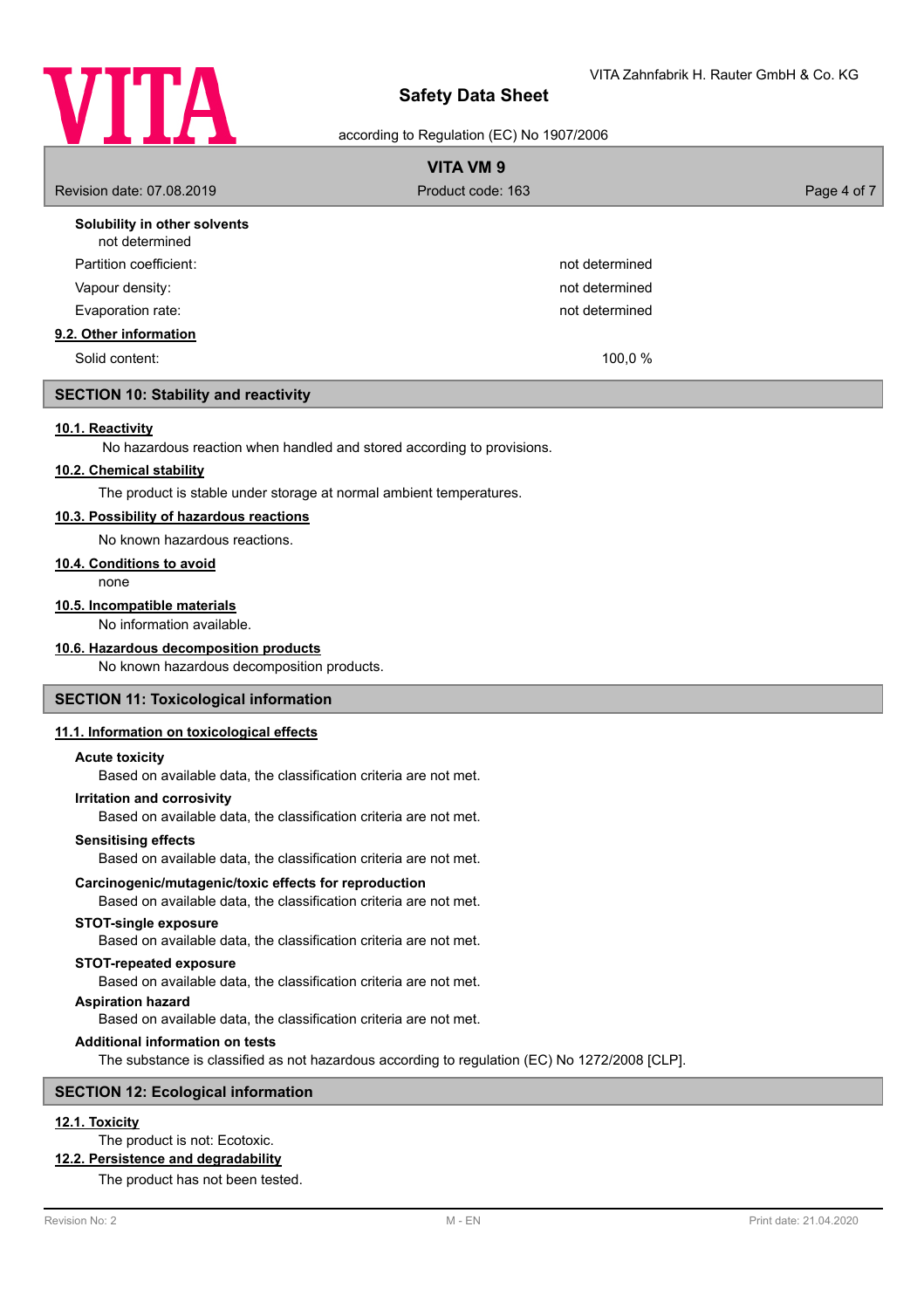

according to Regulation (EC) No 1907/2006

# **VITA VM 9**

Revision date: 07.08.2019 **Product code: 163** Product code: 163 **Page 5 of 7** Page 5 of 7

### **12.3. Bioaccumulative potential**

The product has not been tested.

### **12.4. Mobility in soil**

The product has not been tested.

## **12.5. Results of PBT and vPvB assessment**

The product has not been tested.

### **12.6. Other adverse effects**

No information available.

## **Further information**

Avoid release to the environment.

# **SECTION 13: Disposal considerations**

#### **13.1. Waste treatment methods**

### **Disposal recommendations**

Do not allow to enter into surface water or drains. Dispose of waste according to applicable legislation.

### **Contaminated packaging**

Wash with plenty of water. Completely emptied packages can be recycled.

### **SECTION 14: Transport information**

#### **Land transport (ADR/RID)**

**14.1. UN number:** No dangerous good in sense of this transport regulation. **14.2. UN proper shipping name:** No dangerous good in sense of this transport regulation. **14.3. Transport hazard class(es):** No dangerous good in sense of this transport regulation. **14.4. Packing group:** No dangerous good in sense of this transport regulation. **Inland waterways transport (ADN) 14.1. UN number:** No dangerous good in sense of this transport regulation. **14.2. UN proper shipping name:** No dangerous good in sense of this transport regulation. **14.3. Transport hazard class(es):** No dangerous good in sense of this transport regulation. **14.4. Packing group:** No dangerous good in sense of this transport regulation. **Marine transport (IMDG) 14.1. UN number:** No dangerous good in sense of this transport regulation. **14.2. UN proper shipping name:** No dangerous good in sense of this transport regulation. **14.3. Transport hazard class(es):** No dangerous good in sense of this transport regulation. **14.4. Packing group:** No dangerous good in sense of this transport regulation. **Air transport (ICAO-TI/IATA-DGR) 14.1. UN number:** No dangerous good in sense of this transport regulation. **14.2. UN proper shipping name:** No dangerous good in sense of this transport regulation. **14.3. Transport hazard class(es):** No dangerous good in sense of this transport regulation. **14.4. Packing group:** No dangerous good in sense of this transport regulation. **14.5. Environmental hazards** ENVIRONMENTALLY HAZARDOUS: no **14.6. Special precautions for user** No information available. **14.7. Transport in bulk according to Annex II of Marpol and the IBC Code** not applicable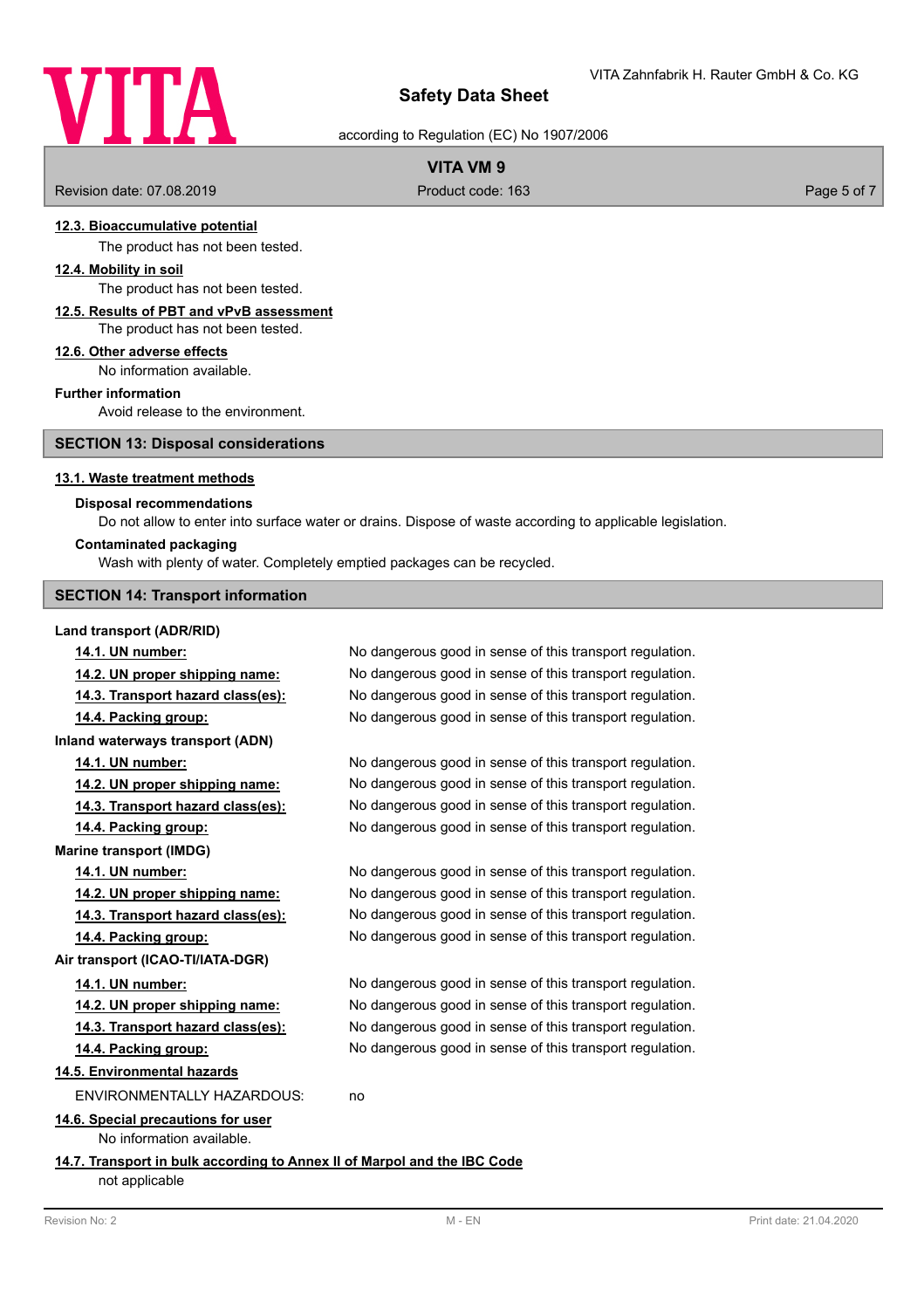

according to Regulation (EC) No 1907/2006

# **VITA VM 9**

Revision date: 07.08.2019 **Product code: 163** Product code: 163 **Page 6 of 7** Page 6 of 7

## **SECTION 15: Regulatory information**

# **15.1. Safety, health and environmental regulations/legislation specific for the substance or mixture**

# **EU regulatory information**

| Information according to 2012/18/EU<br>(SEVESO III): | Not subject to 2012/18/EU (SEVESO III) |
|------------------------------------------------------|----------------------------------------|
| <b>National regulatory information</b>               |                                        |
| Water hazard class (D):                              | 1 - slightly hazardous to water        |

# **15.2. Chemical safety assessment**

For this substance a chemical safety assessment has not been carried out.

## **SECTION 16: Other information**

### **Abbreviations and acronyms**

ADR: Accord européen sur le transport des marchandises dangereuses par Route (European Agreement concerning the International Carriage of Dangerous Goods by Road ) IMDG: International Maritime Code for Dangerous Goods IATA: International Air Transport Association GHS: Globally Harmonized System of Classification and Labelling of Chemicals EINECS: European Inventory of Existing Commercial Chemical Substances ELINCS: European List of Notified Chemical Substances CAS: Chemical Abstracts Service LC50: Lethal concentration, 50% LD50: Lethal dose, 50% CLP: Classification, labelling and Packaging REACH: Registration, Evaluation and Authorization of Chemicals GHS: Globally Harmonised System of Classification, Labelling and Packaging of Chemicals UN: United Nations DNEL: Derived No Effect Level DMEL: Derived Minimal Effect Level PNEC: Predicted No Effect Concentration ATE: Acute toxicity estimate LL50: Lethal loading, 50% EL50: Effect loading, 50% EC50: Effective Concentration 50% ErC50: Effective Concentration 50%, growth rate NOEC: No Observed Effect Concentration BCF: Bio-concentration factor PBT: persistent, bioaccumulative, toxic vPvB: very persistent, very bioaccumulative RID: Regulations concerning the international carriage of dangerous goods by rail ADN: European Agreement concerning the International Carriage of Dangerous Goods by Inland Waterways (Accord européen relatif au transport international des marchandises dangereuses par voies de navigation intérieures) EmS: Emergency Schedules MFAG: Medical First Aid Guide ICAO: International Civil Aviation Organization MARPOL: International Convention for the Prevention of Marine Pollution from Ships IBC: Intermediate Bulk Container SVHC: Substance of Very High Concern For abbreviations and acronyms, see table at http://abbrev.esdscom.eu

## **Further Information**

The information is based on the present level of our knowledge. It does not, however, give assurance of